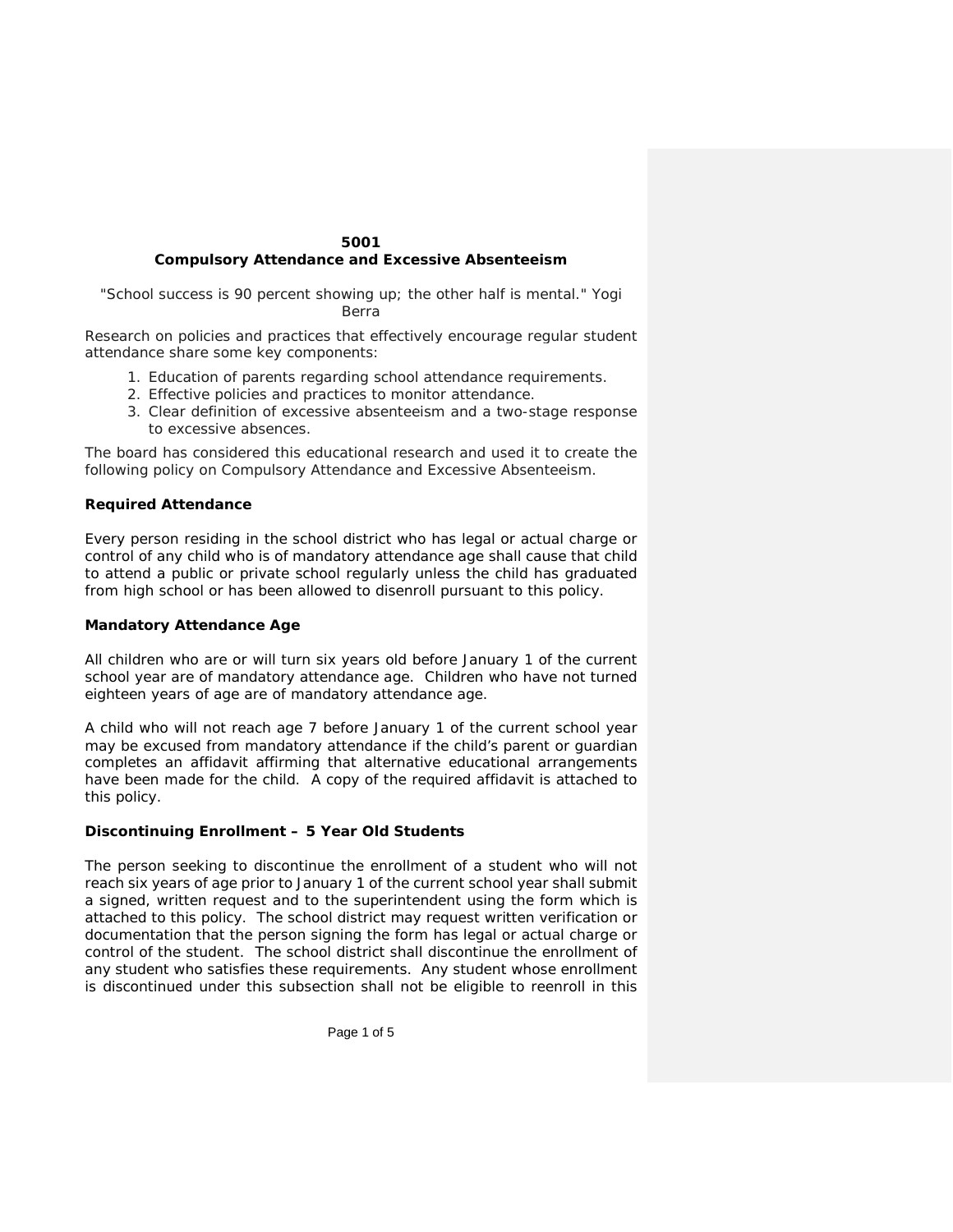school district until the beginning of the following school year unless otherwise required by law.

## **Discontinuing Enrollment – 16 and 17 Year Old Students**

Only children who are at least 16 years of age may be disenrolled from the district. The person seeking to discontinue the child's enrollment shall submit a signed, written request and submit it to the superintendent using the form which is attached to this policy. The district will follow the procedures outlined on the attached form in considering requests to disenroll.

Only children disenrolling to attend a non-accredited school may be exempt from this policy. The person with legal or actual charge or control of the child must provide the superintendent with a copy of the signed request submitted to the State Department of Education for attending non-accredited schools. The superintendent may confirm the validity of the submission with the State Department of Education.

### **Attendance Officer**

Each building principal is designated as an attendance officer for the district. Each building principal, at his or her discretion, may delegate these responsibilities to any other qualified individual. The attendance officer is responsible for enforcing the provisions of state law relating to compulsory attendance. This responsibility includes but is not limited to filing a report with the county attorney of the county in which a student resides. Compensation for the duties of attendance officer is included in the salary for the superintendent or designee.

#### **Expectations for Regular Attendance:**

- 1. Students are expected to attend every class, every day.
- 2. The only "excused" absences shall be:
	- a.) absences when a licensed health care provider has confirmed in writing that, in his/her professional medical opinion and within his/her scope of practice, the student or a child whom the student is parenting is so physically or mentally ill that attendance of the student is impracticable or impossible;
	- b.) absences when the Nebraska State Patrol confirms in writing that weather conditions have made the roads impassable so that the student's attendance impracticable or impossible;
	- c.) student attendance at a school-sponsored activity;
	- d.) student has been suspended or expelled from school by the school district; and

**Commented [A1]:** One of the biggest complaints we hear from school administrators about student attendance is that parents call students in "sick" when the student is not really too ill to attend. This definition of "excused" absence will not include the minor illnesses that students routinely contract (stomach flu, colds and other viruses). That means the student will be counted "absent" on those days that the parent calls him/her in ill. Parents may elect to take a child to see a physician for these minor illnesses to secure the "excused' absence if the student is approaching a benchmark level of absences.

Page 2 of 5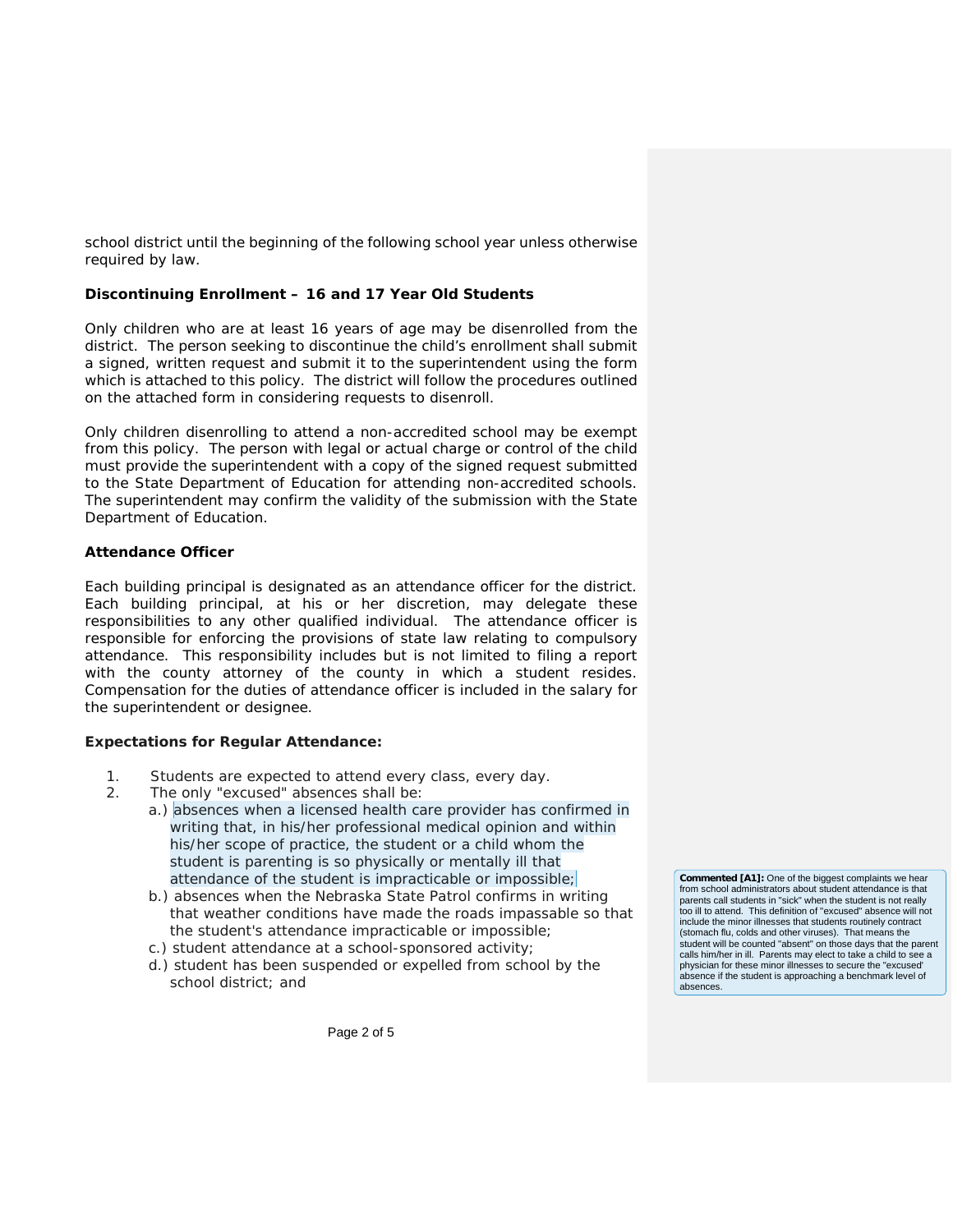- e.) absences required by law enforcement, child protective services or a court of competent jurisdiction, confirmed in writing to the school district.
- 3. All other absences, including absences for minor illnesses, family events, routine medical appointments are simply "absences."
- 4. Upon return from every absence or partial-day absence, students must remain after school for 30 minutes to meet with teachers, work on missed assignments or simply to study. The location and supervision of the student will be determined by the building principal in consultation with the student's classroom teacher(s).
- 5. Students must not be absent from any course more than seven days in any given quarter in order to earn academic credit for that course for that quarter. Students who lose credit in any given course due to absences may appeal that loss of credit to his/her building principal.

# **Attendance Incentives:**

Building principals will establish attendance incentives for their students. Those may include:

- Special Recognition of students who have 95% or greater attendance each quarter
- Excusal from certain classroom assignments (final exam, written report) for students with 95% or greater attendance each semester
- Special rewards (movie day, field day, extra recess) for students who have 95% or greater attendance

At the conclusion of each quarter building principals report to the board what incentives were implemented and the effectiveness of the incentive in improving student attendance and engagement.

**When students are absent from school, district staff will respond as follows:**

## **First Stage Response to Absences**

- 1. A member of district staff will contact parent via telephone for every absence if the parent has not contacted the school in advance.
- 2. After a student's third absence in any given quarter, the school's attendance officer will schedule a meeting with the student's parents or guardians. That meeting will be documented on the attached form.
	- a. This meeting must be attended by attendance officer, parents, social worker or principal, and the student (if appropriate)
	- b. The meeting shall be documented
	- c. The meeting shall develop a collaborative plan to assist the student in improving his/her attendance
- 3. Building principals must meet with teachers who have 10% of their students miss seven or more days of class in any given quarter to

**Commented [A2]:** With the elimination of the emotionallyloaded term "truant" schools will be free to treat all absences the same – hopefully creating a culture where the expectation is that the student is in school.

**Commented [A3]:** Education research has shown that student attendance dramatically increases when the school imposes a small consequence for every absence that inconveniences the student. The consequence must be small enough that staff will ALWAYS impose it and that students and families accept it as an expected event.

**Commented [A4]:** There are some cases in which courts have held that schools may not revoke academic credit once a student has received it. The educational research is overwhelming in indicating that a system of grade reduction as a result of absences is ineffective in improving student attendance. However, a consistently enforced system of total loss of credit, when paired with the other policy elements in this sample, has been shows to be effective.

**Commented [A5]:** The education research shows that small social and student-oriented incentives are highly effective in improving student attendance. The benchmark for achieving the incentive must be attainable – thus "perfect attendance awards" are actually less effective than a lower benchmark. The rewards must be something which students value, so they should vary by students' developmental levels.

**Commented [A6]:** Personal contact by staff has been shown to be highly effective in improving student attendance. Automated calling systems are less effective, the research shows.

Page 3 of 5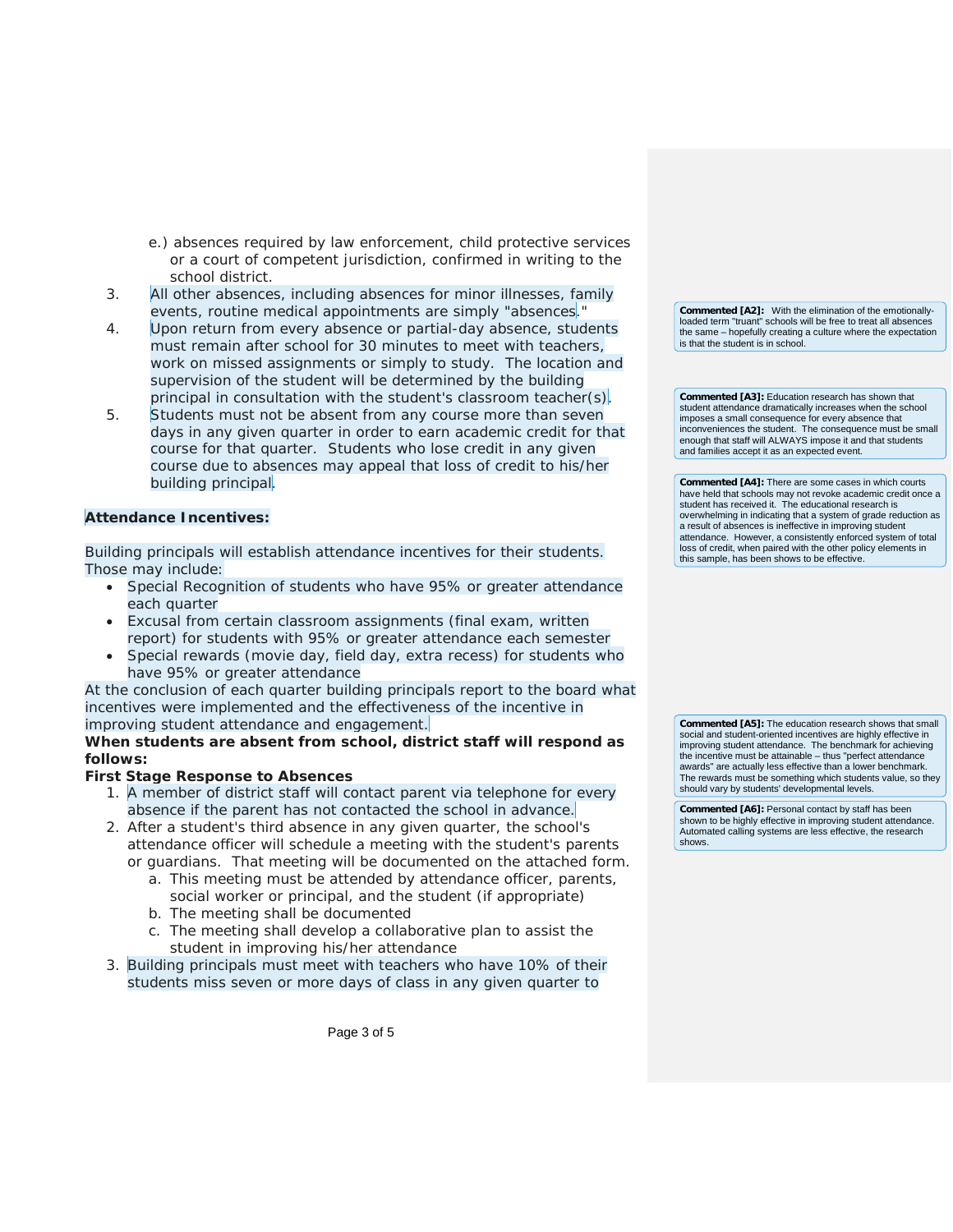review strategies to increase student engagement. A consistent pattern of student absences from a teacher's classes may result in a formal remediation plan.

4. The superintendent must meet with the building principal if more than 10% of students miss seven or more days of class in any quarter to review strategies to improve the school building's climate. A consistent pattern of building-wide absenteeism may result in a formal remediation plan.

#### **Second Stage Response to Absences**

Students who accrue more than 20 absences in a school year may be referred to the county attorney for action under NEB. REV. STAT. § 43- 247(3)(a) and (b).

Adopted on: \_ Revised on: July 10, 2017 Reviewed on:

**Commented [A7]:** A consistent pattern in the research on improving student attendance is that students miss a lot of classes which are not engaging. A pattern of student absenteeism could be a signal that a classroom teacher is not using effective methods of student engagement. This also signals that the board of education expects staff to care about improving student attendance.

**Commented [A8]:** Another fairly surprising element of the research on student absenteeism is that student attendance is directly linked to a school's building climate. A building with chronic attendance issues may be a symptom of poor school climate. This provision also will create incentives for building principals to be engaged and creative in addressing student patterns of absenteeism.

**Commented [A9]:** The board can substitute "shall" for "may" if it wishes to require reporting upon the 20 day trigger.